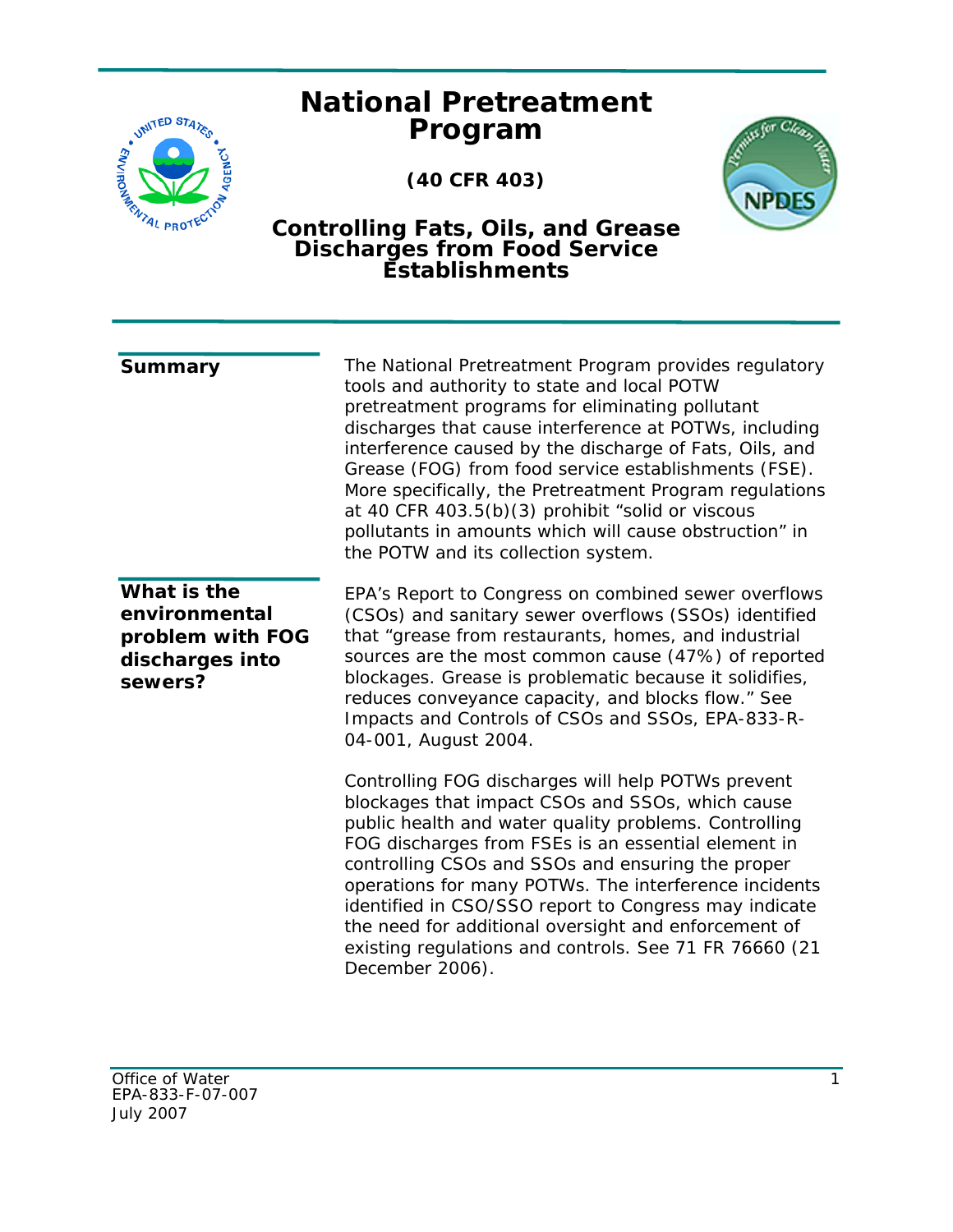| What is the<br>source of FOG at<br><b>Food Service</b><br><b>Establishments?</b>                       | FOG wastes are generated at FSEs as byproducts from<br>food preparation activities. FOG captured on-site is<br>generally classified into two broad categories: yellow<br>grease and grease trap waste. Yellow grease is derived<br>from used cooking oil and waste greases that are<br>separated and collected at the point of use by the food<br>service establishment.<br>The annual production of collected grease trap waste<br>and uncollected grease entering sewage treatment<br>plants can be significant and ranges from 800 to 17,000<br>pounds/year per restaurant.                                                                                                                  |
|--------------------------------------------------------------------------------------------------------|-------------------------------------------------------------------------------------------------------------------------------------------------------------------------------------------------------------------------------------------------------------------------------------------------------------------------------------------------------------------------------------------------------------------------------------------------------------------------------------------------------------------------------------------------------------------------------------------------------------------------------------------------------------------------------------------------|
| What is the legal<br>authority for<br><b>POTWs to</b><br>require FSEs to<br>control FOG<br>discharges? | The National Pretreatment Program already provides<br>the necessary regulatory tools and authority to local<br>pretreatment programs for controlling interference<br>problems. Under the provisions of Part $403.5(c)(1)$ &<br>(2), in defined circumstances, a POTW must establish<br>specific local limits for industrial users to guard against<br>interference with the operation of the municipal<br>treatment works. See 46 FR 9406 (28 January 1981).<br>Consequently, pretreatment oversight programs should<br>include activities designed to identify and control<br>sources of potential interference and, in the event of<br>actual interference, enforcement against the violator. |
| What can FSEs do<br>to control FOG<br>discharges?                                                      | Food service establishments can adopt a variety of best<br>management practices or install interceptor/collector<br>devices to control and capture the FOG material before<br>discharge to the POTW collection system.<br>For example, instead of discharging yellow grease to<br>POTWs, food service establishments usually accumulate<br>this material for pick up by consolidation service<br>companies for re-sale or re-use in the manufacture of<br>tallow, animal feed supplements, bio-fuels, or other<br>products.                                                                                                                                                                     |
|                                                                                                        | Additionally, food service establishments can install<br>interceptor/collector devices (e.g., grease traps) in<br>order to accumulate grease on-site and prevent it from<br>entering the POTW collection system.                                                                                                                                                                                                                                                                                                                                                                                                                                                                                |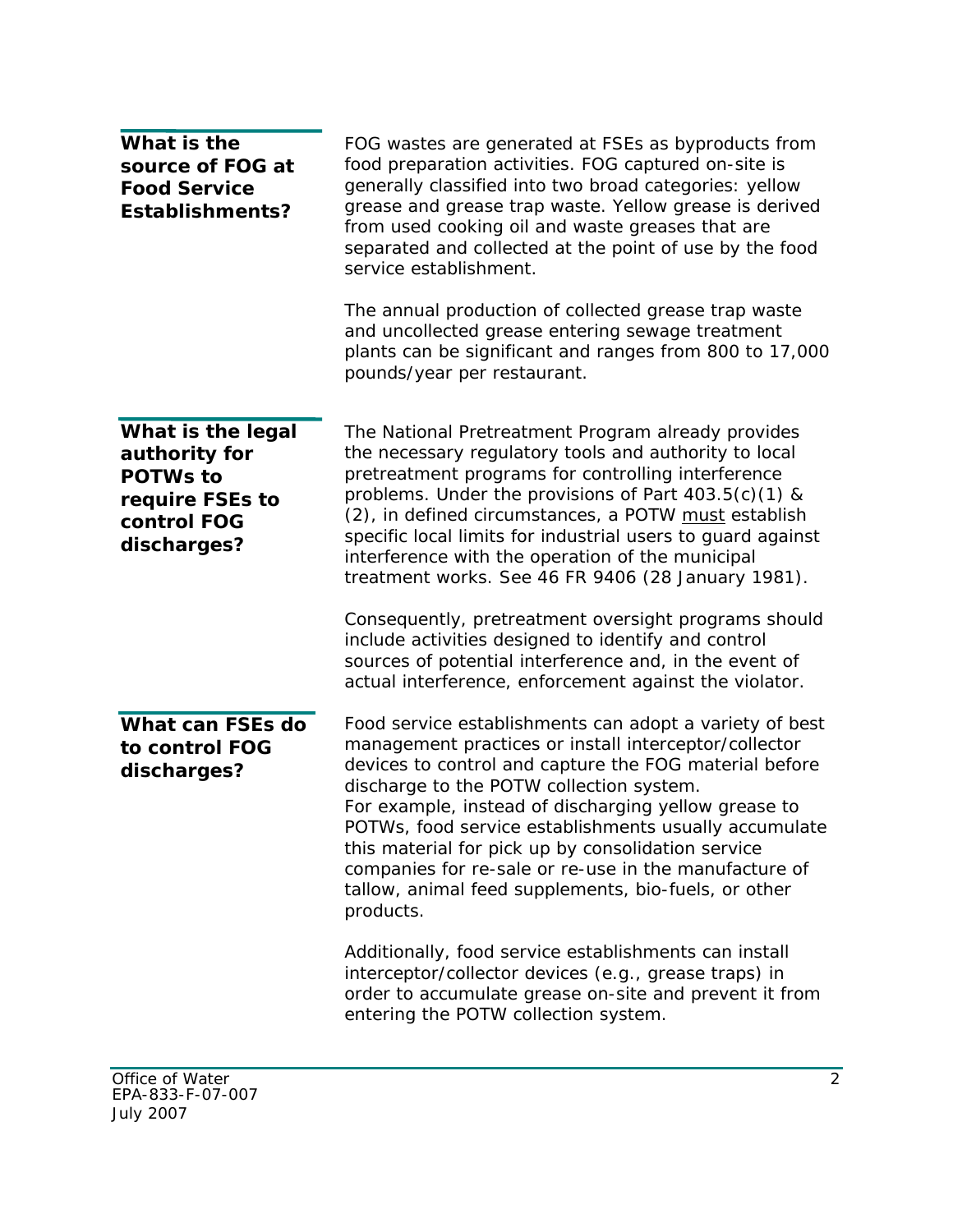**How should FSEs design and maintain their FOG controls?** 

**What are some** 

**to control FOG discharges from** 

**FSEs?** 

**POTWs doing today** 

Proper design, installation, and maintenance procedures are critical for these devices to control and capture the FOG. For example,

- ◆ Interceptor/collector devices must be designed and sized appropriately to allow FOG to cool and separate in a non-turbulent environment.
- $\bullet$  FSE must be diligent in having their interceptor/

 collector devices serviced at regular intervals. The required maintenance frequency for interceptor/collector devices depends greatly on the amount of FOG a facility generates as well as any best management practices (BMPs) that the establishment implements to reduce the FOG discharged into its sanitary sewer system.

In many cases, an establishment that implements BMPs will realize financial benefit through a reduction in their required grease interceptor and trap maintenance frequency.

A growing number of control authorities are using their existing authority (e.g., general pretreatment standards in Part 403 or local authority) to establish and enforce more FOG regulatory controls (e.g., numeric pretreatment limits, best management practices including the use of interceptor/collector devices) for food service establishments to reduce interferences with POTW operations (e.g., blockages from fats, oils, and greases discharges, POTW treatment interference from Nocardia filamentous foaming, damage to collection system from hydrogen sulfide generation).

For example, since identifying a 73% non-compliance rate with its grease trap ordinance among restaurants, New York City has instituted a \$1,000-per-day fine for FOG violations.

Likewise, more and more municipal wastewater authorities are addressing FOG discharges by imposing mandatory measures of assorted kinds, including inspections, periodic grease pumping, stiff penalties, and even criminal citations for violators, along with 'strong waste' monthly surcharges added to restaurant